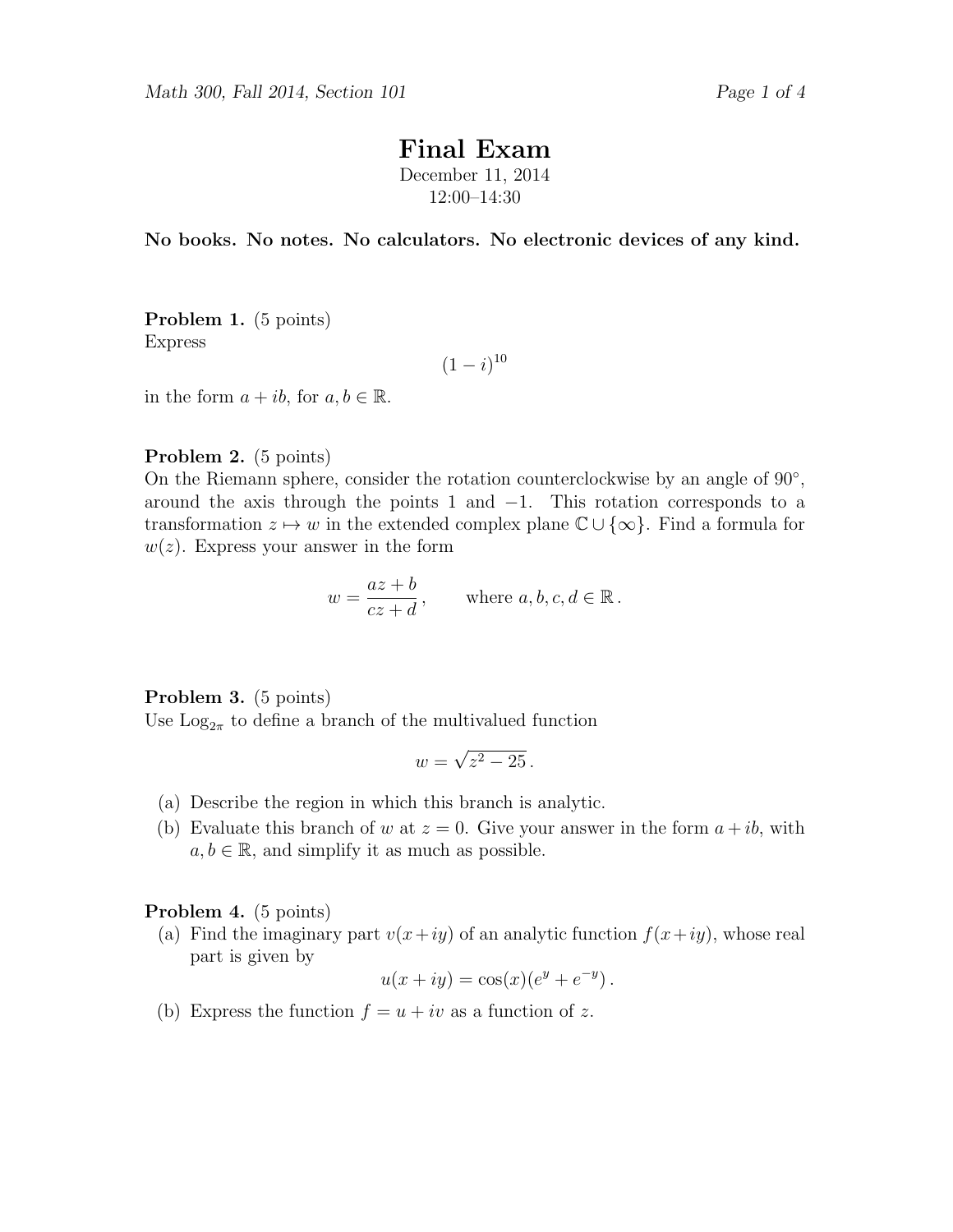Math 300, Final Exam Page 2 of 4

$$
\int_{\Gamma} (\bar{z}^2 + 3z^2) \, dz \,,
$$

where  $\Gamma$  is the semi-circle in the upper half plane starting at the point  $z = 2$ , and ending at the point  $z = 0$ . (This circle has its centre at  $z = 1$ .) Simplify your answer and write it in the form  $a + ib$ , with  $a, b \in \mathbb{R}$ .

Problem 6. (5 points) Find the integral

$$
\int_{\Gamma} z \sin z \, dz \,,
$$

where  $\Gamma$  is the straight line from the point  $z = i$  to the point  $z = -\pi$ . Simplify your answer and write it in the form  $a + ib$ , with  $a, b \in \mathbb{R}$ .

Problem 7. (5 points) Find the integral

$$
\oint_{\Gamma} \frac{\sin(3z) dz}{z^2 (z-1)^3},
$$

where  $\Gamma$  is the circle of radius 2, centred at the origin, traversed once in the counterclockwise direction. Simplify your answer and write it in the form  $a + ib$ , with  $a, b \in \mathbb{R}$ .

Problem 8. (5 points) Find the improper integral

$$
\int_{-\infty}^{\infty} \frac{dx}{x^2 - x + 1} \, .
$$

Simplify your answer as much as possible.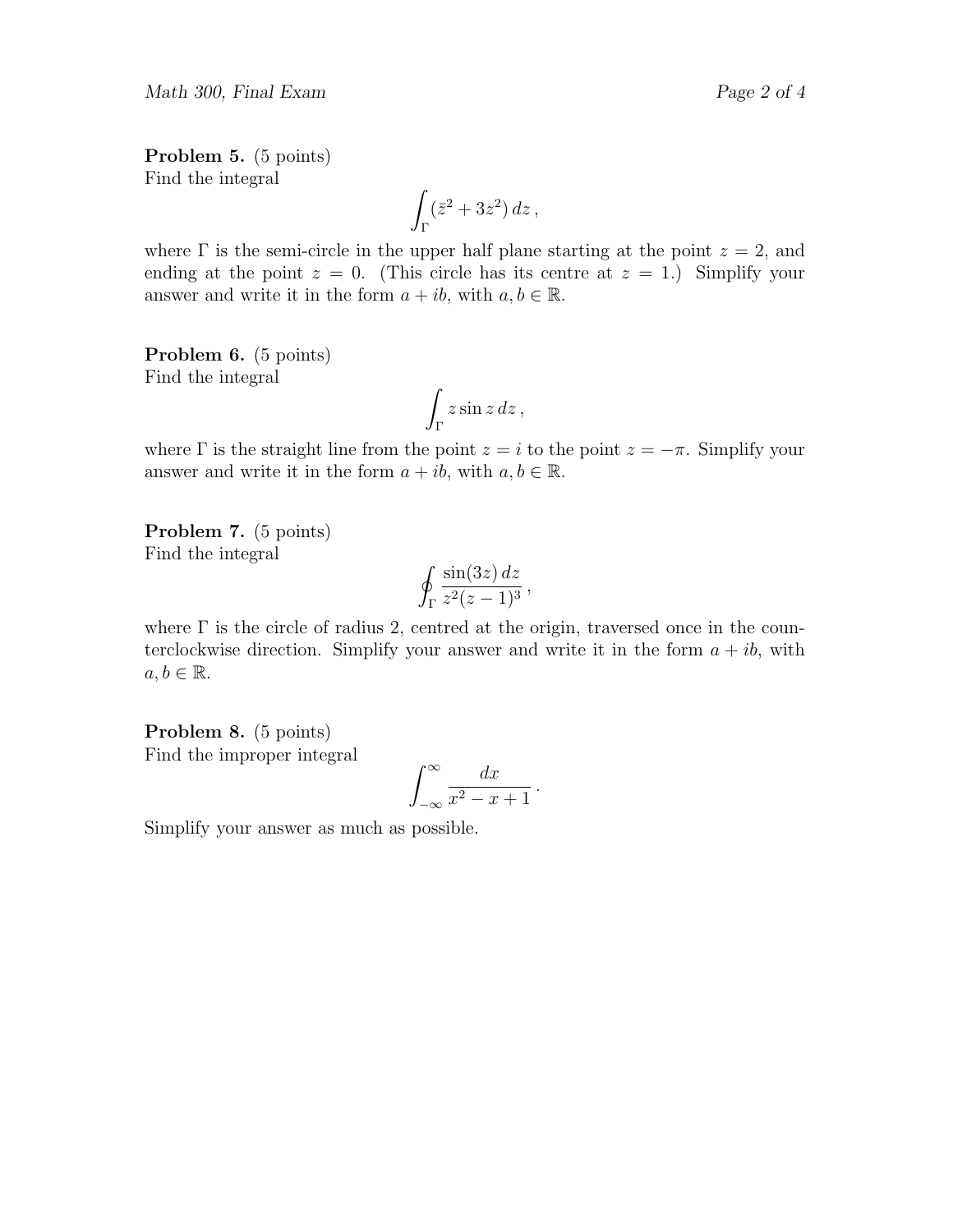## Problem 9. (5 points)

Find the Laurent expansion valid in the region  $1 < |z - 3| < 2$  of the meromorphic function

$$
f(z) = \frac{1}{(z-1)(z-3-i)}.
$$

This means finding  $a_n\in\mathbb{C}$  such that

$$
f(z) = \sum_{n = -\infty}^{\infty} a_n (z - 3)^n, \quad \text{for all } 1 < |z - 3| < 2.
$$

Simplify your formula for  $\mathfrak{a}_n$  as much as possible.

## Problem 10. (5 points)

Find the radius of convergence of the power series

$$
\sum_{n=1}^{\infty} \frac{(2+i)^n}{n^2} z^n.
$$